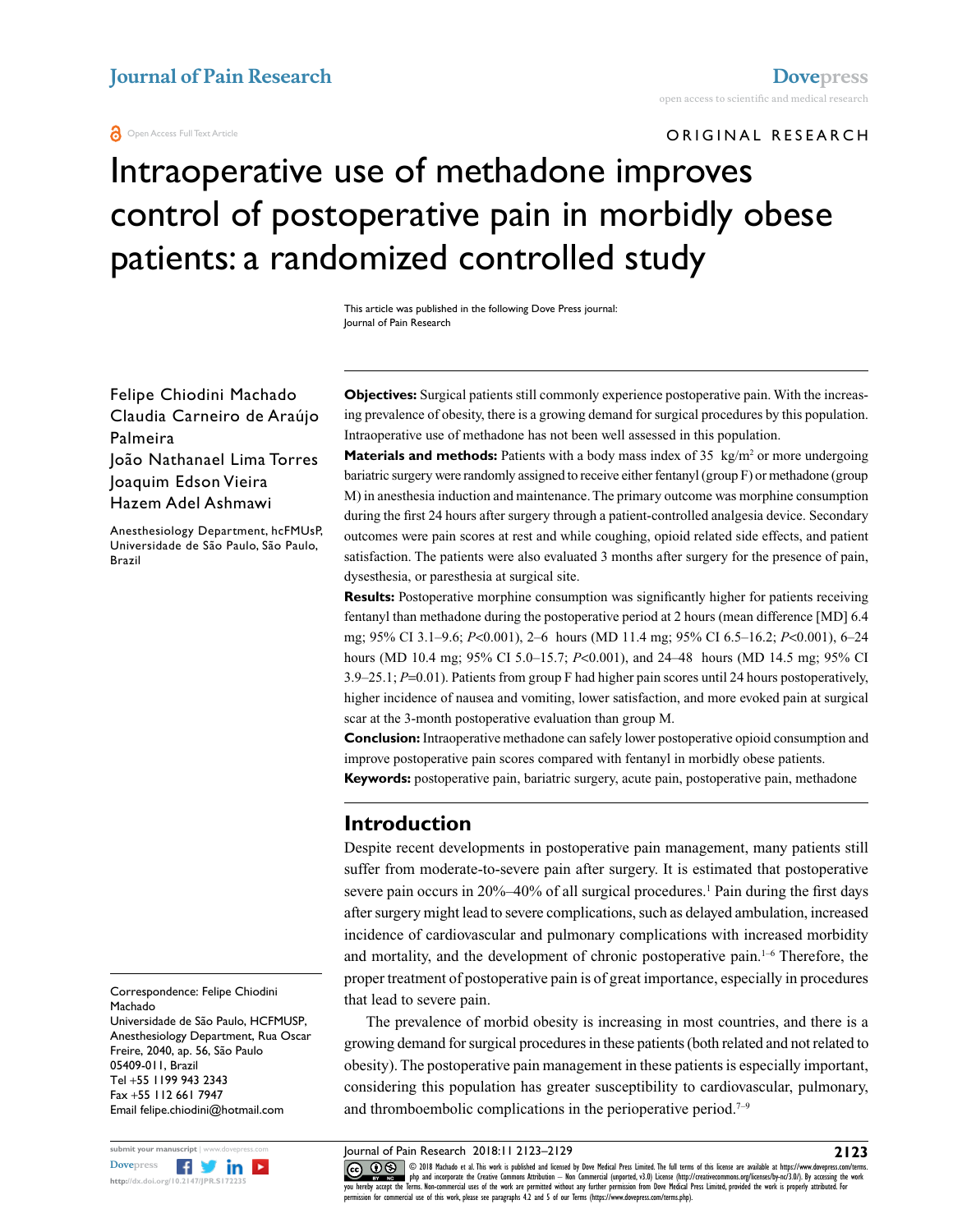Methadone is a strong  $\mu$ -opioid receptor (MOR) agonist. It antagonizes glutamate by blocking the *N*-methyl-D-aspartate receptor (NMDAr) and inhibits the reuptake of serotonin and noradrenaline in the central nervous system. When used parenteral, its latency is of 10–20 minutes, with 4–36 hours of action, depending on the dosage, due to its long half-life and the large individual variation.<sup>10,11</sup> When administered in doses of 20–30 mg, analgesia generated by intravenous (i.v.) methadone can last from 24 to 36 hours.<sup>12</sup>

Methadone may be an interesting option in the treatment of postoperative pain, and the dose used in anesthesia may contribute to immediate postoperative analgesia, when the highest pain scores are usually reported. Few published studies have compared intraoperative methadone to fentanyl or sufentanil in cardiac surgery, $13,14$  spine surgery, $15$ laparoscopy,<sup>16</sup> hysterectomy,<sup>17,18</sup> abdominal surgery,<sup>18,19</sup> and major surgery in children.20 To our knowledge, no study has compared the use of intraoperative methadone with other opioids for the morbidly obese patients.

The present study was designed to evaluate the efficacy and safety of intraoperative i.v. methadone in reducing postoperative pain and opioid consumption in morbidly obese patients submitted to open bariatric surgery.

## **Materials and methods**

This study was approved by the University of São Paulo Institutional Review Board (identifier 1.412.317) and written informed consent was obtained from all subjects participating in the trial. The trial was registered prior to patient enrollment at ClinicalTrials.gov (NCT02775474, principal investigator: FCM, date of registration: May 17, 2016).

Subjects included were submitted to open bariatric surgery (with or without Roux-en-Y anastomosis) performed by the same team of surgeons and anesthetists. The inclusion criteria were American Society of Anesthesiologists II patients, aged 18–65 years scheduled for bariatric surgery. The exclusion criteria were refusal by the patient, cardiac or coronary disease, cardiac conduction abnormalities (QT interval duration of 450 ms or more), creatinine clearance lower than 60 mL/min, psychiatric mood or personality disorders, use of preoperative opioids or history of opioid misuse, and allergy to any of the study used drugs. Patients were allocated into two groups using computer-generated randomization, and demographic data were obtained. This manuscript adhered to the applicable Consolidated Standards of Reporting Trials guidelines.

A nonblind medical assistant prepared the induction syringe and the opioid bolus solution for each patient. This assistant did not participate in any other part of data collection and patient information and allocation were kept in opaque sealed envelopes. All other assistants and health professionals involved were blinded, including preoperative, intraoperative and postoperative assessments. The induction syringe contained either methadone 0.15 mg/kg (group M) or fentanyl 6 µg/kg (group F), and each 5 mL bolus of the opioid bolus solution contained either methadone 0.05 mg/kg or fentany l 2 µg/kg. These doses have been demonstrated to be approximately equipotent<sup> $21-23$ </sup> and were diluted in a standardized format so that the final presentation was identical for both groups. The weight used to calculate the dosages was the ideal body weight (IBW) plus 20% calculated by Robinson's formula, $24$  which is the most precise equation currently available to determine IBW.25

Anesthesia was induced with i.v. midazolam (3 mg), propofol titrated until loss of consciousness, and cisatracurium (0.15 mg/kg total body weight). At induction, the patients received either methadone (0.15 mg/kg IBW+20%) or fentanyl (6 µg/kg IBW+20%). Maintenance of anesthesia consisted of sevoflurane 1.8%–2.2% and repeated boluses of cisatracurium for optimal surgical relaxation. Hypotension (decrease of 20% or more in initial blood pressure) was treated with boluses of metaraminol (0.5 mg) or ephedrine (5 mg) as clinically indicated. Hypertension (any value higher than initial blood pressure) was treated with boluses from the same induction opioid: either methadone (0.05 mg/ kg IBW+20%) or fentanyl  $(2 \mu g/kg IBW+20%)$  every 10 minutes if necessary. The opioid dilution was calculated so the anesthesiologist would always administer 5 mL of the opioid bolus solution if needed. Monitoring consisted of a five-lead electrocardiogram, pulse oximetry, noninvasive pressure monitoring, esophageal temperature, capnography, and gas analyzer. Adjuvants were used for an optimal multimodal analgesia and prevention of postoperative nausea and vomiting (PONV) at the beginning of the procedure (pantoprazole 40 mg, dexamethasone 4 mg, and ketoprofen 100 mg) and at its end (dipyrone 2 g, ondansetron 4 mg, and morphine 3 mg). A median upper abdominal incision was performed in all subjects, and all incisions were infiltrated with 20 mL of 0.375% ropivacaine by the surgeon. Prior to extubation, all patients received neostigmine 30 µg/kg and atropine 15 µg/kg. After extubation, if hypoventilation (respiratory rate less than 8) refractory to continuous positive airway pressure for 15 minutes occurred, naloxone 40 µg was administered.

All patients used patient-controlled analgesia (PCA) (Hospira, Gemstar 7 Therapy®) for postoperative analgesia, installed in the operating room before transport to postanesthesia care unit (PACU). All PCA devices contained a 0.1% i.v. morphine solution, with a bolus of 2 mg, lockout interval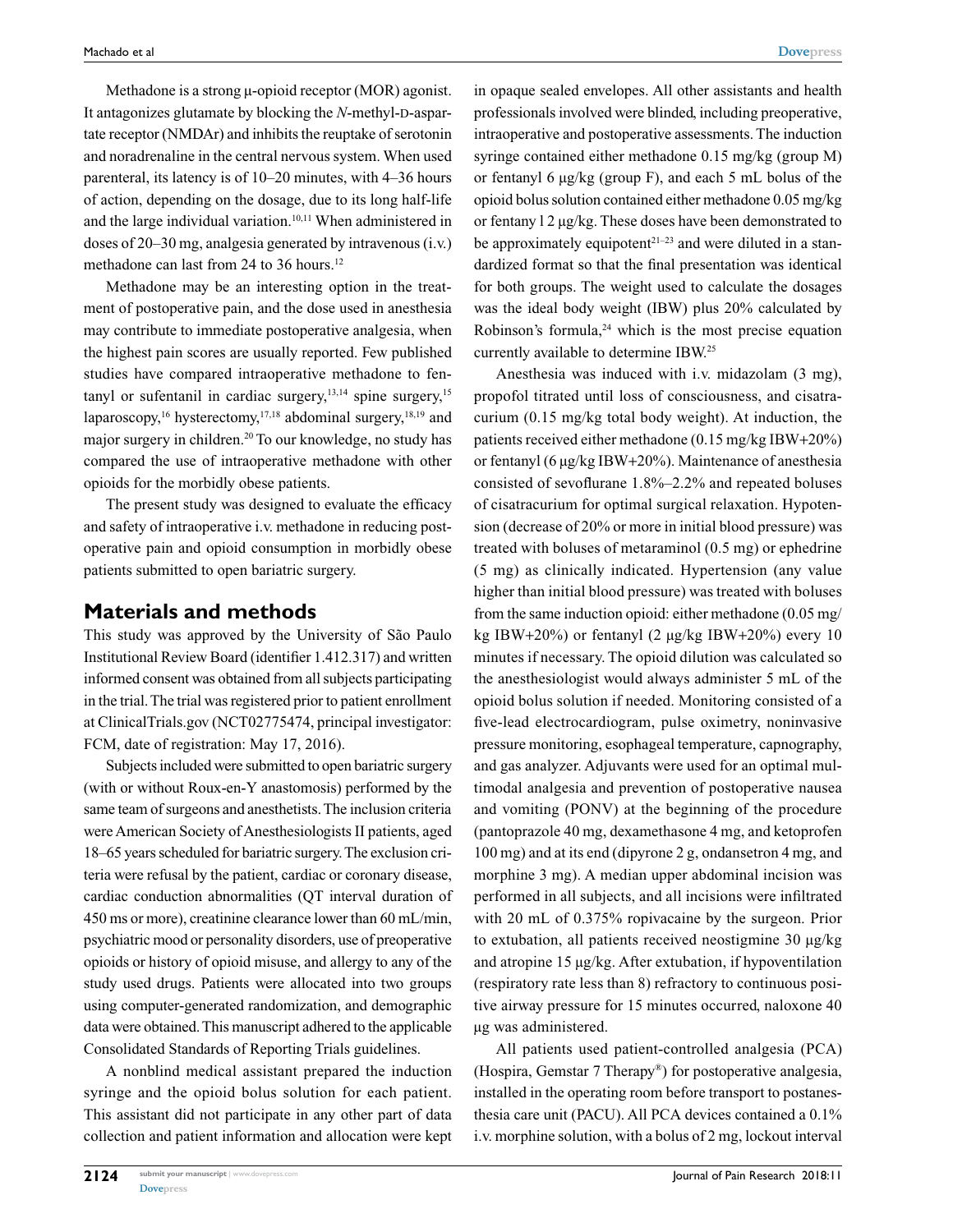of 5 minutes, and a 4 hour bolus limit of 30 mg. In addition, all patients received i.v. dipyrone 2 g every 6 hours.

In PACU, patients were monitored with electrocardiogram, pulse oximetry, and noninvasive pressure monitoring; patients remained in PACU for 2 hours before discharged to the ward.

Patients were assessed for pain using the visual analog pain score (VAS based on a  $0-10$  scale;  $0 =$  no pain and  $10 =$  worst pain possible) and side effects 10 minutes after extubation. The Richmond Agitation -Sedation Scale (RASS) was used to evaluate sedation, and the anesthesia awakening time was recorded. If the patient was complaining of pain, he or she was reminded that the PCA device was available for use. The PCA device was available for 48 hours after surgery. After 48 hours, boluses of morphine were prescribed as needed.

The primary outcome was postoperative morphine consumption at 2, 6, 24, 48, and 72 hours after surgery. Secondary outcomes were pain score (VAS) at rest and while coughing, opioid-related side effects (nausea, vomiting, pruritus, urinary retention, and the necessity for supplementary oxygen), and sedation score (RASS) at 10 minutes after extubation and at 2, 6, 24, 48, and 72 hours postoperatively. Patient satisfaction with postoperative pain management was accessed at 24, 48, and 72 hours after surgery using a scale of 0= unsatisfied to 10= completely satisfied. Patients were also evaluated 3 months after surgery for the presence of spontaneous or evoked pain and the presence of dysesthesia or paresthesia in the incision area. Evoked pain was evaluated by manual palpation in and around the scar by the researcher. All care providers and research team members responsible for data collection were blinded to group assignment throughout the perioperative period.

We used the primary outcome measure to estimate the sample size. The average morphine consumption for this procedure observed from 20 previous patient's data was 28 mg in the first 24 hours after surgery. Following other study results, we estimated that a 40% reduction in morphine consumption would be considered as clinically meaningful. Fifty-six patients were needed to detect the 40% difference in the postoperative morphine consumption between the groups, with a SD of 6%, a test power of 80%, and level of significance of 5%.

## Statistical analysis

Means were compared using the Student's *t*-test for normally distributed data, and medians were compared with Kruskal–Wallis test if the data were not normally distributed. Fisher's exact test was used to compare proportions. Two-way repeated-measures ANOVA was conducted with post hoc Bonferroni correction. Statistical tests were two-sided and performed at a significance level of 0.05.

# **Results**

A total of 56 patients were scheduled to be included in the study. However, during the study, two clear different patterns of morphine consumption among patients were observed, with some patients consuming very low dosages of morphine while others consuming large amounts of morphine, and a preliminary analysis was performed by a nonblinded researcher. This analysis showed statistically relevant results and the recruitment stopped since one method of anesthesia was superior to the other, and patients that received fentanyl, group F, were using avoidable high doses of morphine. As a result, the analysis considered a total of 32 patients enrolled in the study, 16 in each group (Figure 1). Both groups were similar regarding demographic and clinical characteristics (Table 1). During anesthesia, both groups had similar intraoperative requirements regarding the opioid boluses needed, propofol dose at induction, the number of vasopressor boluses needed, intraoperative hydration, duration of anesthesia, and awakening time.

As for the primary outcome, group F postoperative mean morphine consumption was 6.5 mg (95% CI 3.2–9.7) at 2 hours, 12.5 mg (95% CI 7.4–17.1) at 2–6 hours, 13.5 mg (95% CI 8.3–18.7) at 6–24 hours, 16.6 mg (95% CI 6.1–27.2) at 24–48 hours, and 4.2 (95% CI –0.3 to 8.6) at 48–72 hours. Group M postoperative mean morphine consumption was 0.1 mg (95% CI –0.1 to 0.4) at 2 hours, 0.9 mg (95% CI 0.2–1.6) at 2–6 hours, 3.1 mg (95% CI 1.9–4.4) at 6–24 hours, 2.1 mg (95% CI 0.8–3.4) at 24–48 hours, and 0.2 (95% CI –0.1 to 0.6) at 48–72 hours.

When comparing both groups, the postoperative morphine consumption was significantly higher in group F than group M until 48 hours and at the moments or intervals of 2 hours (mean difference [MD] 6.4 mg; 95% CI 3.1–9.6; *P*<0.001), 2–6 hours (MD 11.4 mg; 95% CI 6.5–16.2; *P*<0.001), 6–24 hours (MD 10.4 mg; 95% CI 5.0–15.7; *P*<0.001), and 24–48 hours (MD 14.5 mg; 95% CI 3.9–25.1; *P*=0.01). There was no difference in the opioid requirement in the 72-hour evaluation (MD 3.9 mg; 95% CI –0.5 to 8.4; *P*=0.08) (Figure 2).

Pain scores at rest were higher in group F at 2 hours (MD 3.1; 95% CI 1.9–3.2; *P*<0.001), 6 hours (MD 2.4; 95% CI 1.5–3.3; *P*<0.001), and 24 hours (MD 0.9; 95% CI 0.2–1.5; *P*=0.001) than group M. There was no statistical difference between the groups in the 48 hours (MD 0.2;  $95\%$  CI –0.1 to 0.6; *P*=0.13) and 72 hours (MD 0.1; 95% CI –0.1 to 0.4; *P*=0.3) postoperative scores. Pain scores at coughing were

**2125**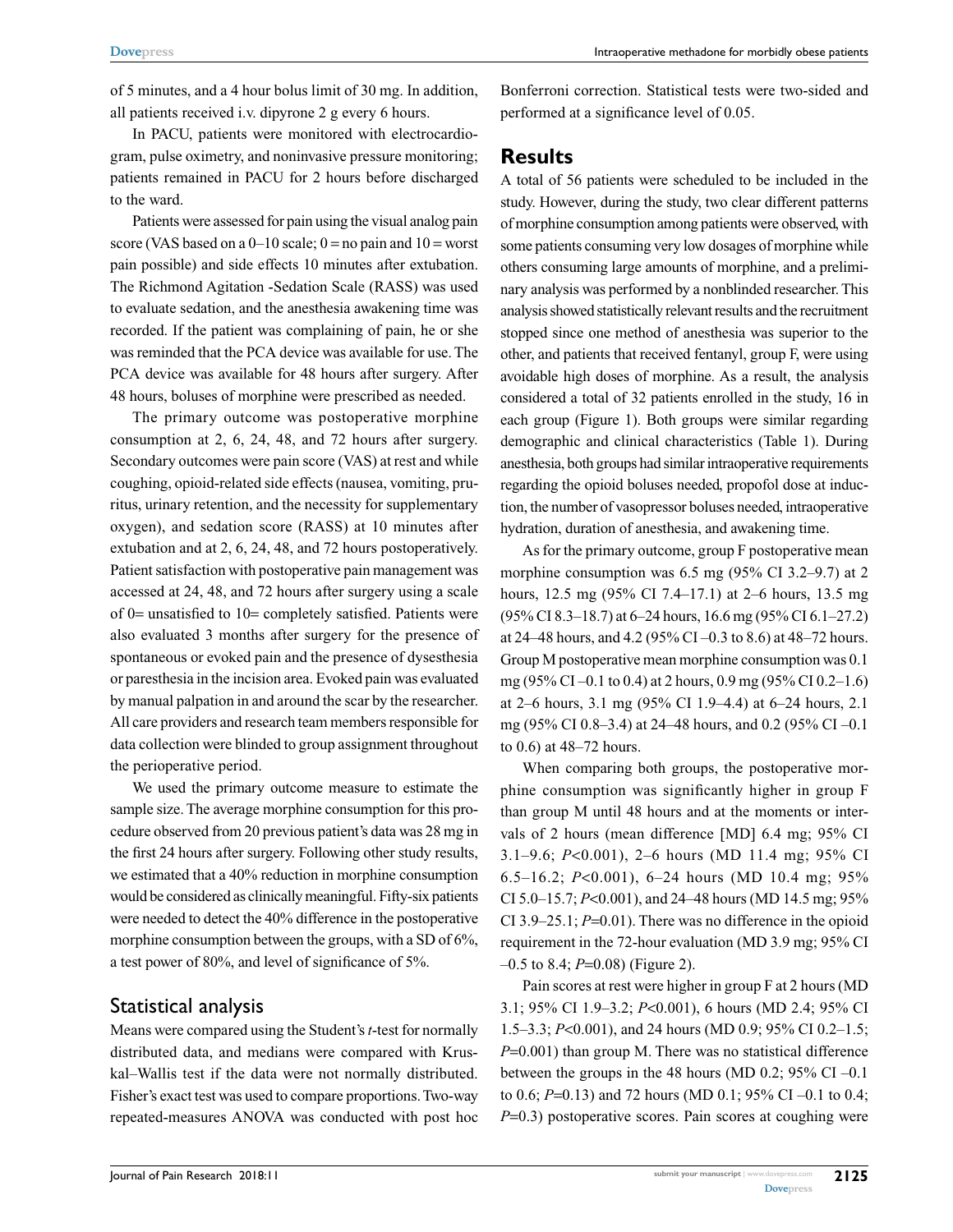

**Figure 1 CONSORT flow diagram.** 

**Abbreviation:** CONSORT, Consolidated Standards of Reporting Trials.

higher in group F at 2 hours (MD 5.3; 95% CI 4.1–6.5; *P*<0.001), 6 hours (MD 3.4; 95% CI 2.4–4.5; *P*<0.001), 24 hours (MD 2.6; 95% CI 1.3–3.9; *P*<0.001), and 72 hours (MD 1.2; 95% CI 0.3–2.2; *P*=0.02), and no difference was observed at 48 hours between the two groups (MD 1.1; 95% CI –0.1 to 2.2; *P*=0.05) (Figure 3).

Ten minutes after extubation, RASS score was similar in both groups, but group F patients had higher pain scores (VAS: mean  $1.37$ ; range  $0-7$ ) than group M patients (VAS: 0 for all patients at this evaluation; *P*<0.01; Kruskal–Wallis test). PONV was more common in group F than in group M at 10-minutes evaluation (37.5% vs 0%; *P*=0.02; Fisher's exact test). The perioperative results are shown in Table 2. Opioid antagonist use was necessary in one patient of each group.

Opioid-related side effects occurred more frequently in group F than in group M for nausea  $(75\% \text{ vs } 6.3\%; P=0.001;$ Fisher's exact test) and vomiting (31.3% vs 0%; *P*=0.001; Fisher's exact test). The incidence of pruritus, need for supplementary oxygen, and RASS sedation scores were similar between the groups (Table 3). No patient had urinary retention; all patients scored 0 at RASS score at 24-, 48-, and 72-hour postoperative evaluations. No patients presented score higher than zero or lower than –2 at any of the postoperative evaluations. Also, no patient required supplementary oxygen for more than 6 hours postoperatively.

The median patient satisfaction score was also lower for group F compared with group M at 24 hours  $(8.5, \text{range } 6-10)$ vs 10, range 9–10; *P*=0.004; Kruskal–Wallis test), 48 hours (9.0, range 6–10 vs 10, range 9–10; *P*=0.015; Kruskal–Wallis test), and 72 hours (9.5, range 7–10 vs 10, range 9–10; *P*=0.015; Kruskal–Wallis test) postoperatively.

At the 3-month postoperative evaluation, both groups had similar pain at rest (*P*=0.6; Fisher's exact test), pain while coughing ( $P=0.39$ ; Fisher's exact test), and dysesthesia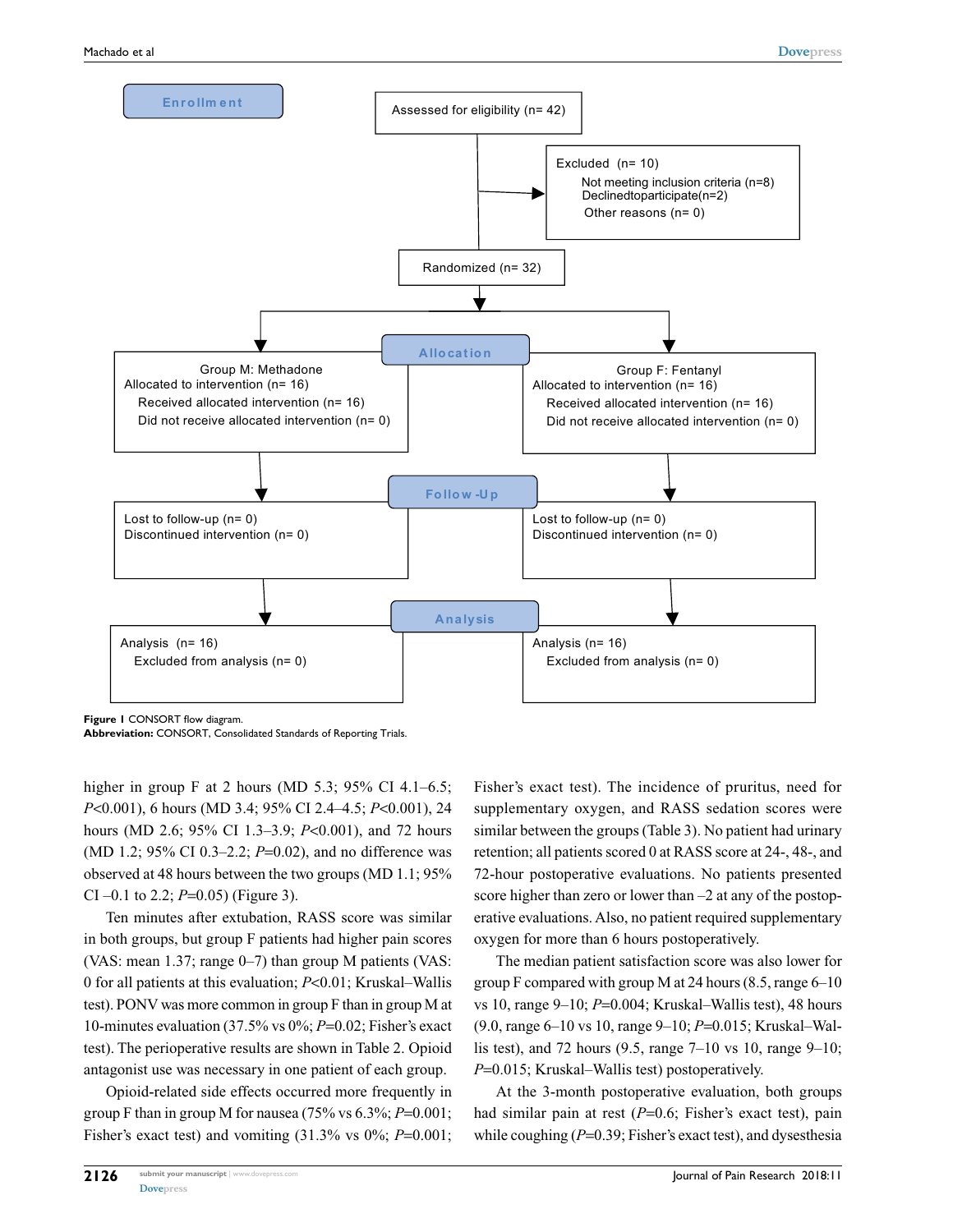#### **Table 1** Patient characteristics

| Characteristic                            | <b>Group F</b> | Group M         |
|-------------------------------------------|----------------|-----------------|
| N                                         | 16             | 16              |
| Sex (female)                              | 13(81.2%)      | 11 (68.7%)      |
| Age (years)                               | 43.2±11.0      | $46.2 \pm 13.3$ |
| Body mass index $(kg/m2)$                 | $44.2 + 9.4$   | $47.6 \pm 5.7$  |
| ASA physical status                       | 2(100%)        | 2(100%)         |
| Smoking history                           | 5(31.2%)       | $7(43.7)\%$     |
| Drinking history                          | 0              | 0               |
| Hypertension                              | 10 (62.5%)     | 12 (75%)        |
| Resistant hypertension <sup>a</sup>       | 5(31.2%)       | 5(31.2%)        |
| <b>IDDM</b>                               | 2(12.5%)       | 1(6.2%)         |
| <b>NIDDM</b>                              | 6(37.5%)       | 6(37.5%)        |
| Thyroid disease                           | 4 (25%)        | 2(12.5%)        |
| Dyslipidemia                              | 5(31.2%)       | 6 (37.5%)       |
| Sleep apnea                               | 2(12.5%)       | 3(18.7%)        |
| Chronic musculoskeletal pain <sup>b</sup> | 6 (37.5%)      | 5(31.2%)        |
| <b>APFEL</b> score                        | $2.5(2-3)$     | $2.3(2-3)$      |

**Notes:** Data are mean ± SD (normal distribution), median [min – max] (non-normal distribution), or number of patients (%). <sup>a</sup>Hypertension that remains uncontrolled (140/90 mmHg or higher) despite an optimal two-drug regimen that has had adequate time to work (at least 1 month since last drug or dosage adjustment). <sup>b</sup>Pain for more than 3 months. Reported sites of pain were knees (18% of n=32), lumbar (15% of n=32), and hip (9% of n=32). Drinking history= alcohol consumption of more than two drinks per day.

**Abbreviations:** ASA, American Society of Anesthesiologists; IDDM, insulindependent diabetes mellitus; NIDDM, non-insulin-dependent diabetes mellitus.





**Note:** Data are mean (horizontal black straight segment), SD (boxplot: blue or green), and min and max (vertical black straight segment).

symptoms (*P*=1.0; Fisher's exact test). However, group F had more evoked pain at surgical scar palpation (56% vs 12.5%; *P*=0.02; Fisher's exact test) than group M.

## **Discussion**

Methadone in bariatric surgery showed to be safe and significantly reduced the postoperative opioid consumption, pain scores at rest and at movement, less opioid-related nausea and vomiting, and better patient satisfaction. Intraoperative methadone usage is relatively new in anesthesia and has not yet been extensively studied. This is the first trial to analyze intraoperative methadone use and postoperative pain management of morbidly obese patients.

Our primary outcome was postoperative morphine consumption. Patients receiving fentanyl had a higher need for opioid usage in the postoperative period until 48 hours. This result was greater than the initially proposed 40% difference in morphine consumption. These findings are consistent with other trials studying methadone as the sole opioid in anesthesia for nonobese patients.<sup>13,15,17</sup> Secondary outcomes as pain at rest and while coughing were higher in group F right after extubation and 24 hours after surgery. Lower postoperative pain scores for methadone use are also in accordance with other studies conducted in nonobese patients.13,15,17

Patients receiving fentanyl experienced more opioidrelated side effects right after extubation and in the postoperative period until 72 hours. Patients on methadone presented less PONV. The incidences of pruritus, sedation, need for supplementary oxygen, and urinary retention were similar between groups. Patients were monitored with ECG for 2 hours at PACU, and no QT interval alterations were observed in both groups. Side effects with different opioids is still controversial in literature with some studies showing no difference in opioid-related side effects when comparing methadone with other opioids<sup>13,15,17,18</sup> and one study that reported less of such side effects in the group that used methadone.<sup>14</sup>

Satisfaction with the postoperative pain management was higher among patients under methadone compared with those receiving fentanyl. We believe this is a consequence of the better analgesia provided by methadone, although the use of PCA is usually related to high scores of patient satisfaction since it easily alleviates pain when used. One study compared patient satisfaction with methadone versus fentanyl for cardiac surgery and found similar results.13

All patients in this study were submitted to the same protocol of general anesthesia and the same bariatric surgery technique. Intraoperative variables such as opioid, propofol and vasopressor boluses requirement, intraoperative hydration, duration of anesthesia, and awakening time were similar in both groups.

The methadone favorable outcomes in postoperative opioid consumption and pain scores could be the result of a combination of factors. Methadone has a longer elimination half-life (13–50 hours)<sup>10,12,19</sup> than fentanyl (8–10 hours),<sup>26</sup> which may lead methadone to maintain an analgesic effect longer than fentanyl. In addition, fentanyl has an analgesic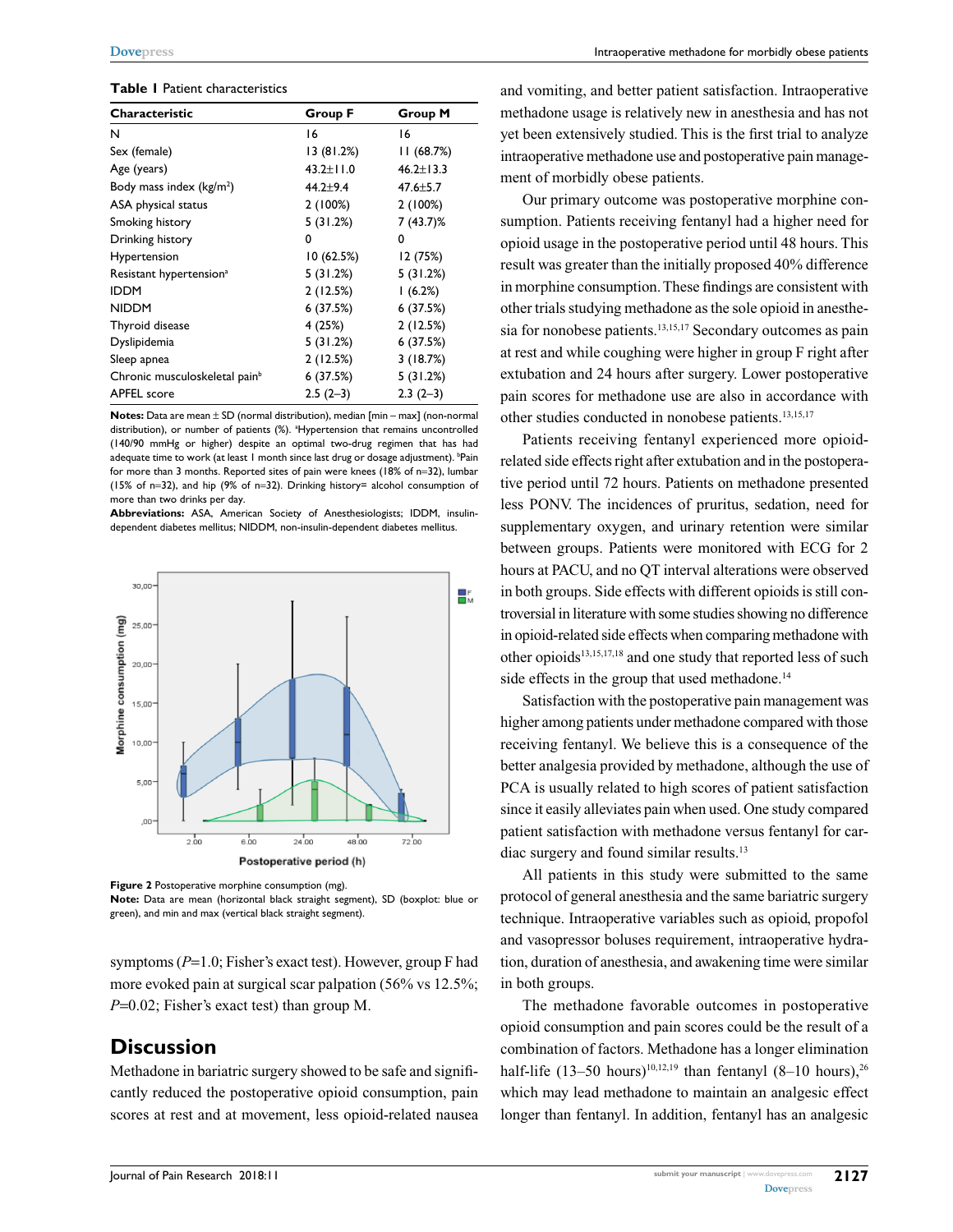

**Figure 3** Postoperative pain scores.

**Notes: (A)** Pain scores while coughing. **(B)** Pain scores at rest. Data are mean (horizontal black straight segment), SD (boxplot: blue or green), and min and max (vertical black straight segment). When no patient reported pain (VAS= 0), only a small horizontal line is presented. **Abbreviation:** VAS, visual analog pain score.

|  | Table 2 Perioperative period: intraoperative and 10 minutes after extubation |  |  |  |  |  |  |  |
|--|------------------------------------------------------------------------------|--|--|--|--|--|--|--|
|--|------------------------------------------------------------------------------|--|--|--|--|--|--|--|

| <b>Perioperative evaluations</b>                       | Group $F(n=16)$  | Group M $(n=16)$ | P-value |
|--------------------------------------------------------|------------------|------------------|---------|
| Propofol requirement at induction (mg)                 | 130+39.8         | $141.9 + 54.7$   | 0.49    |
| Volume of opioid boluses needed (mL) <sup>a</sup>      | $25.3 + 7.2$     | $21.6 + 6.8$     | 0.14    |
| Vasopressor bolus requirement (n) <sup>b</sup>         | $2 [0 - 12]$     | $0.5$ [0-10]     | 0.16    |
| Intraoperative crystalloids (mL)                       | $1900 + 468.7$   | $1887 + 332.4$   | 0.93    |
| Length of anesthesia (minutes)                         | 250.0 [220-310]  | 250.0 [220-300]  | 0.73    |
| Awakening time (minutes)                               | $16.4 \pm 3.0$   | $16.8 + 4.1$     | 0.77    |
| RASS 10 minutes after extubation $(-5 \text{ to } +4)$ | $-1.0$ [-4 to 0] | $-1.1$ [-3 to 0] | 0.23    |
| Pain score 10 minutes after extubation (0-10)          | $0 [0 - 7]$      | $0 [0 - 0]$      | < 0.01  |
| Nausea 10 minutes after extubation (n)                 | 6(37.5%)         | 0                | 0.02    |

**Notes:** Variables with normal distribution are shown in each group as "mean ± SD" and "*P*-value" calculated with Student's *t*-test. Variables with non-normal distribution are shown as "median [min–max]" and "*P*-value" calculated with Kruskal–Wallis test. Proportions are shown in each group as "n (%)" and "*P*-value" calculated with Fisher's exact test. <sup>a</sup>Milliliters of a standardized opioid solution used for identical final aspect in both groups. <sup>b</sup>Standardized bolus of metaraminol or ephedrine. **Abbreviation:** RASS, Richmond Agitation -Sedation Scale.

**Table 3** Postoperative opioid-related side effects – n (%)

| <b>Side effects</b>           | Group F    | <b>Group M</b> | $P-valuea$ |
|-------------------------------|------------|----------------|------------|
|                               | $(n=16)$   | $(n=16)$       |            |
| <b>Nausea</b>                 | 12 (75%)   | 1(6.25%)       | 0.001      |
| Vomiting                      | 5(31.25)   | 0              | 0.001      |
| <b>Pruritus</b>               | 4(25%)     | 0              | 0.10       |
| Need for supplementary oxygen | 14 (87.5%) | 11 (68.75%)    | 0.39       |
| 2 hours postoperatively       |            |                |            |
| Need for supplementary oxygen | 4 (25%)    | 2(12.5%)       | 0.65       |
| 6 hours postoperatively       |            |                |            |
| RASS lower than 0 at 2 hours  | 10 (62.5%) | 5(31.25)       | 0.16       |
| RASS lower than 0 at 6 hours  | 2(12.5%)   | 2(12.5%)       |            |

**Note:** <sup>a</sup> Fisher's exact test.

**Abbreviation:** RASS, Richmond Sedation and Agitation Scale.

mechanism of action by acting as an MOR agonist; meanwhile methadone is MOR agonist but also antagonizes glutamate by blocking the NMDAr and inhibits reuptake of serotonin and noradrenaline.<sup>12</sup> These other effects in pain transmission can enhance the analgesic potential of methadone when used in anesthesia compared with fentanyl. Probably the higher postoperative morphine consumption in the group has led to the higher incidence of PONV observed.

This is the first study to establish an evaluation for postoperative chronic pain in this population (pain for a period of longer than 2 months) $2^7$  and pain 3 months after surgery. No statistical differences at the spontaneous pain and dysesthesia symptoms occurred between the two groups, but patients of group M presented lower evoked pain scores after the mechanical stimulus. There is consistent evidence that a better postoperative analgesia is related to less chronic pain after surgery.28 The most important limitation for these results is that the sample size was not calculated for chronic postoperative pain. So, more data on chronic pain after surgery